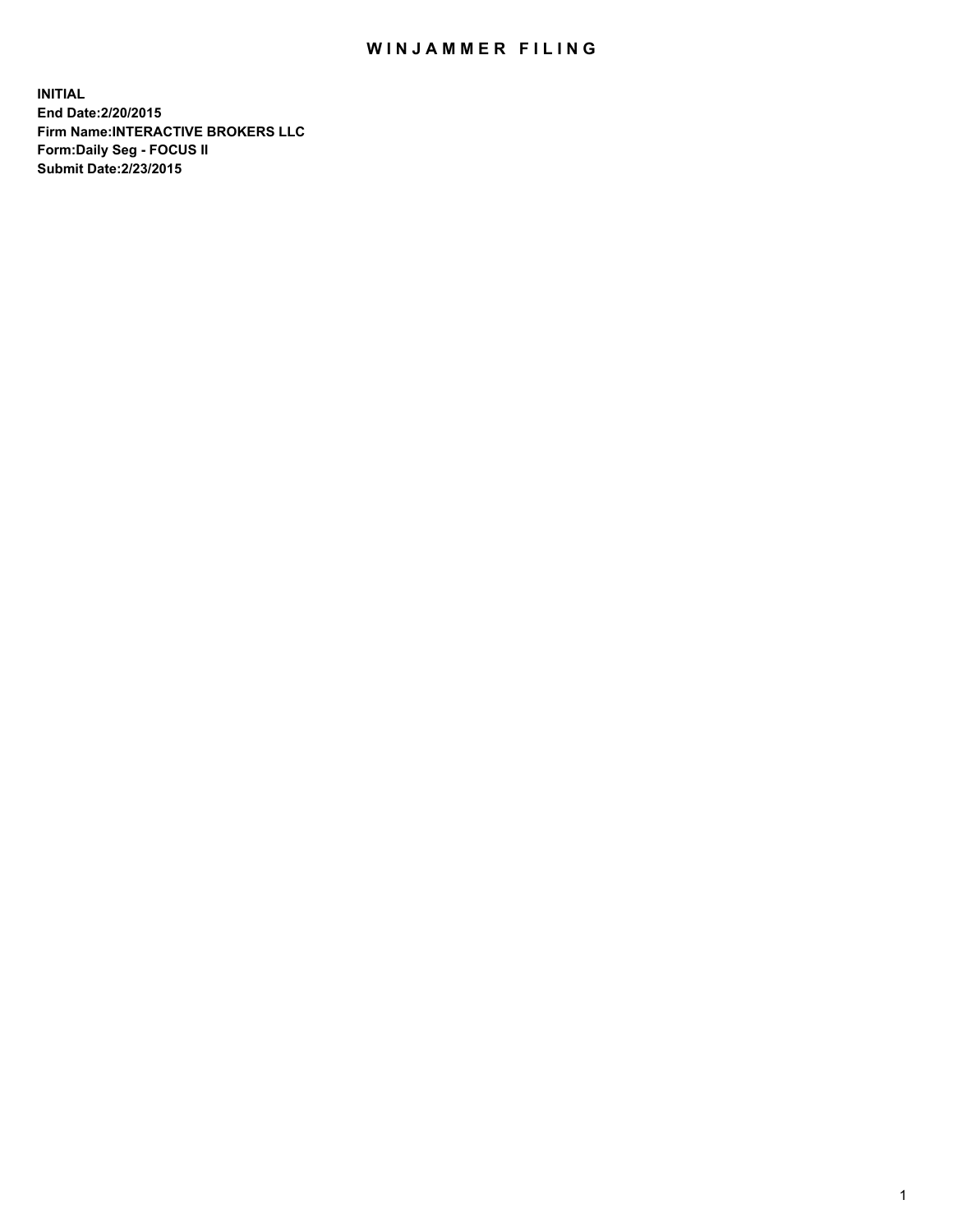## **INITIAL End Date:2/20/2015 Firm Name:INTERACTIVE BROKERS LLC Form:Daily Seg - FOCUS II Submit Date:2/23/2015 Daily Segregation - Cover Page**

| Name of Company<br><b>Contact Name</b><br><b>Contact Phone Number</b><br><b>Contact Email Address</b>                                                                                                                                                                                                                          | <b>INTERACTIVE BROKERS LLC</b><br><b>Michael Ellman</b><br>203-422-8926<br>mellman@interactivebrokers.co<br>m |
|--------------------------------------------------------------------------------------------------------------------------------------------------------------------------------------------------------------------------------------------------------------------------------------------------------------------------------|---------------------------------------------------------------------------------------------------------------|
| FCM's Customer Segregated Funds Residual Interest Target (choose one):<br>a. Minimum dollar amount: ; or<br>b. Minimum percentage of customer segregated funds required:% ; or<br>c. Dollar amount range between: and; or<br>d. Percentage range of customer segregated funds required between:% and%.                         | $\overline{\mathbf{0}}$<br>0<br>155,000,000 245,000,000<br>00                                                 |
| FCM's Customer Secured Amount Funds Residual Interest Target (choose one):<br>a. Minimum dollar amount: ; or<br>b. Minimum percentage of customer secured funds required:% ; or<br>c. Dollar amount range between: and; or<br>d. Percentage range of customer secured funds required between:% and%.                           | $\overline{\mathbf{0}}$<br>0<br>80,000,000 120,000,000<br>0 <sub>0</sub>                                      |
| FCM's Cleared Swaps Customer Collateral Residual Interest Target (choose one):<br>a. Minimum dollar amount: ; or<br>b. Minimum percentage of cleared swaps customer collateral required:% ; or<br>c. Dollar amount range between: and; or<br>d. Percentage range of cleared swaps customer collateral required between:% and%. | $\overline{\mathbf{0}}$<br><u>0</u><br>0 <sub>0</sub><br>0 <sub>0</sub>                                       |
| Current ANC:on<br><b>Broker Dealer Minimum</b><br>Debit/Deficit - CustomersCurrent AmountGross Amount<br>Domestic Debit/Deficit                                                                                                                                                                                                | 2,413,521,536 20-FEB-2015<br>273,683,744<br>3,036,802                                                         |
| Foreign Debit/Deficit<br>Debit/Deficit - Non CustomersCurrent AmountGross Amount<br>Domestic Debit/Deficit<br>Foreign Debit/Deficit<br>Proprietary Profit/Loss                                                                                                                                                                 | 5,773,7750<br>0 <sub>0</sub><br>0 <sub>0</sub>                                                                |
| Domestic Profit/Loss<br>Foreign Profit/Loss<br>Proprietary Open Trade Equity<br>Domestic OTE<br>Foreign OTE<br><b>SPAN</b>                                                                                                                                                                                                     | $\overline{\mathbf{0}}$<br>$\overline{\mathbf{0}}$<br>$\overline{\mathbf{0}}$<br><u>0</u>                     |
| <b>Customer SPAN Calculation</b><br>Non-Customer SPAN Calcualation<br><b>Proprietary Capital Charges</b><br>Minimum Dollar Amount Requirement<br>Other NFA Dollar Amount Requirement                                                                                                                                           | 1,214,407,312<br>18,896,516<br><u>0</u><br>20,000,000 [7465]<br>21,751,215 [7475]                             |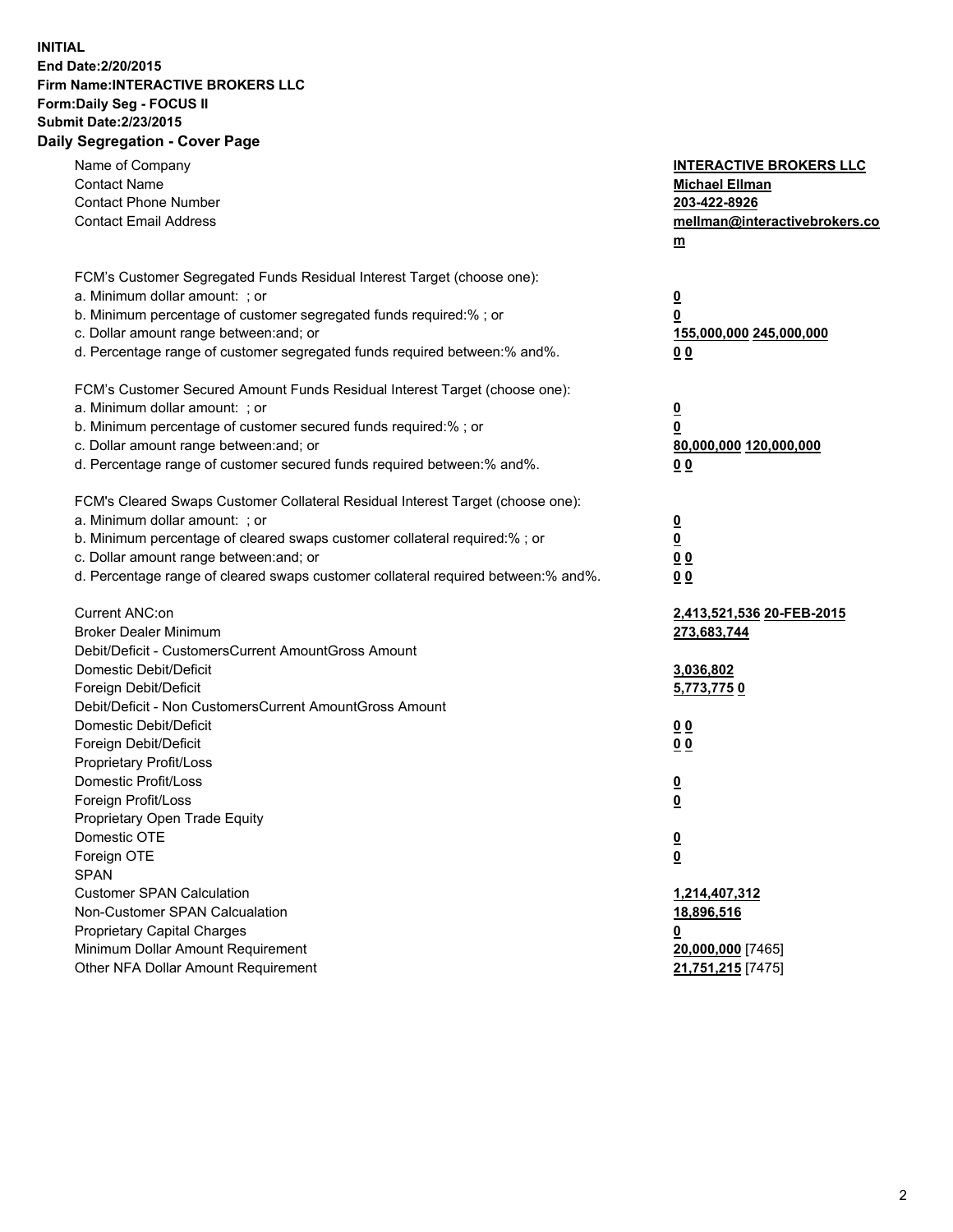## **INITIAL End Date:2/20/2015 Firm Name:INTERACTIVE BROKERS LLC Form:Daily Seg - FOCUS II Submit Date:2/23/2015 Daily Segregation - Secured Amounts**

|     | Daily Ocglegation - Occarea Anioants                                                                       |                                                |
|-----|------------------------------------------------------------------------------------------------------------|------------------------------------------------|
|     | Foreign Futures and Foreign Options Secured Amounts                                                        |                                                |
|     | Amount required to be set aside pursuant to law, rule or regulation of a foreign                           | $0$ [7305]                                     |
|     | government or a rule of a self-regulatory organization authorized thereunder                               |                                                |
| 1.  | Net ledger balance - Foreign Futures and Foreign Option Trading - All Customers                            |                                                |
|     | A. Cash                                                                                                    | 418,659,789 [7315]                             |
|     | B. Securities (at market)                                                                                  | $0$ [7317]                                     |
| 2.  | Net unrealized profit (loss) in open futures contracts traded on a foreign board of trade                  | 26,753,509 [7325]                              |
| 3.  | Exchange traded options                                                                                    |                                                |
|     | a. Market value of open option contracts purchased on a foreign board of trade                             | 70,783 [7335]                                  |
|     | b. Market value of open contracts granted (sold) on a foreign board of trade                               | $-32,004$ [7337]                               |
| 4.  | Net equity (deficit) (add lines 1. 2. and 3.)                                                              | 445,452,077 [7345]                             |
| 5.  | Account liquidating to a deficit and account with a debit balances - gross amount                          | 5,773,775 [7351]                               |
|     | Less: amount offset by customer owned securities                                                           | 0 [7352] 5,773,775 [7354]                      |
| 6.  | Amount required to be set aside as the secured amount - Net Liquidating Equity                             | 451,225,852 [7355]                             |
|     | Method (add lines 4 and 5)                                                                                 |                                                |
| 7.  | Greater of amount required to be set aside pursuant to foreign jurisdiction (above) or line                | 451,225,852 [7360]                             |
|     | 6.                                                                                                         |                                                |
|     | FUNDS DEPOSITED IN SEPARATE REGULATION 30.7 ACCOUNTS                                                       |                                                |
| 1.  | Cash in banks                                                                                              |                                                |
|     | A. Banks located in the United States                                                                      | 445,879,657 [7500]                             |
|     | B. Other banks qualified under Regulation 30.7                                                             | 0 [7520] 445,879,657 [7530]                    |
| 2.  | <b>Securities</b>                                                                                          |                                                |
|     | A. In safekeeping with banks located in the United States                                                  | $0$ [7540]                                     |
|     | B. In safekeeping with other banks qualified under Regulation 30.7                                         | 0 [7560] 0 [7570]                              |
| 3.  | Equities with registered futures commission merchants                                                      |                                                |
|     | A. Cash                                                                                                    | $0$ [7580]                                     |
|     | <b>B.</b> Securities                                                                                       | $0$ [7590]                                     |
|     | C. Unrealized gain (loss) on open futures contracts                                                        | $0$ [7600]                                     |
|     | D. Value of long option contracts                                                                          | $0$ [7610]                                     |
|     | E. Value of short option contracts                                                                         | 0 [7615] 0 [7620]                              |
| 4.  | Amounts held by clearing organizations of foreign boards of trade                                          |                                                |
|     | A. Cash                                                                                                    | $0$ [7640]                                     |
|     | <b>B.</b> Securities                                                                                       | $0$ [7650]                                     |
|     | C. Amount due to (from) clearing organization - daily variation                                            | $0$ [7660]                                     |
|     | D. Value of long option contracts                                                                          | $0$ [7670]                                     |
|     | E. Value of short option contracts                                                                         | 0 [7675] 0 [7680]                              |
| 5.  | Amounts held by members of foreign boards of trade                                                         |                                                |
|     | A. Cash                                                                                                    | 95,702,228 [7700]                              |
|     | <b>B.</b> Securities                                                                                       | $0$ [7710]                                     |
|     | C. Unrealized gain (loss) on open futures contracts                                                        | 14,242,782 [7720]                              |
|     | D. Value of long option contracts                                                                          | 70,785 [7730]                                  |
|     | E. Value of short option contracts                                                                         | <mark>-32,006</mark> [7735] 109,983,789 [7740] |
| 6.  | Amounts with other depositories designated by a foreign board of trade                                     | 0 [7760]                                       |
| 7.  | Segregated funds on hand                                                                                   | $0$ [7765]                                     |
| 8.  | Total funds in separate section 30.7 accounts                                                              | 555,863,446 [7770]                             |
| 9.  | Excess (deficiency) Set Aside for Secured Amount (subtract line 7 Secured Statement<br>Page 1 from Line 8) | 104,637,594 [7380]                             |
| 10. | Management Target Amount for Excess funds in separate section 30.7 accounts                                | 80,000,000 [7780]                              |
| 11. | Excess (deficiency) funds in separate 30.7 accounts over (under) Management Target                         | 24,637,594 [7785]                              |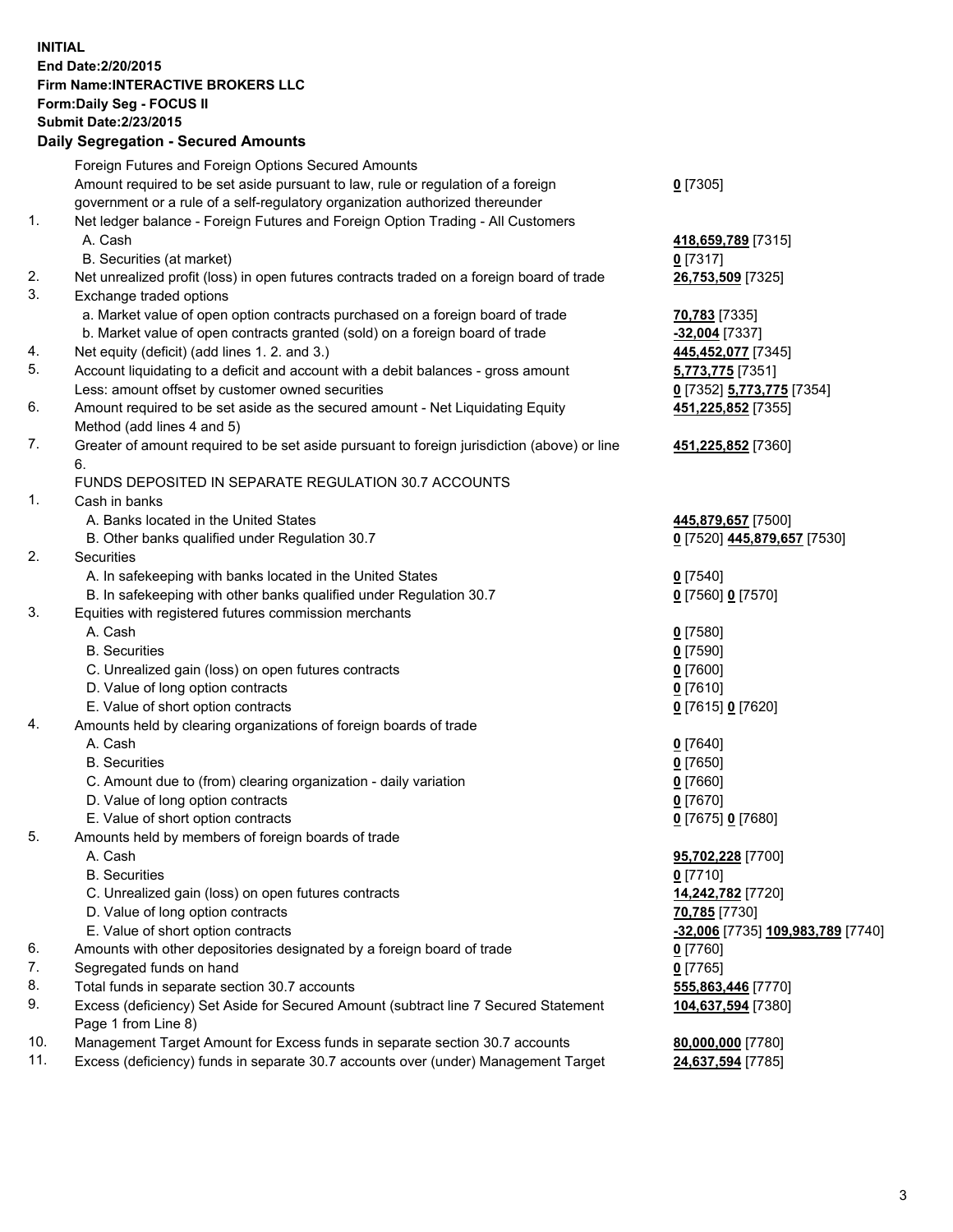**INITIAL End Date:2/20/2015 Firm Name:INTERACTIVE BROKERS LLC Form:Daily Seg - FOCUS II Submit Date:2/23/2015 Daily Segregation - Segregation Statement** SEGREGATION REQUIREMENTS(Section 4d(2) of the CEAct) 1. Net ledger balance A. Cash **2,584,501,142** [7010] B. Securities (at market) **0** [7020] 2. Net unrealized profit (loss) in open futures contracts traded on a contract market **-44,259,210** [7030] 3. Exchange traded options A. Add market value of open option contracts purchased on a contract market **94,360,885** [7032] B. Deduct market value of open option contracts granted (sold) on a contract market **-168,264,819** [7033] 4. Net equity (deficit) (add lines 1, 2 and 3) **2,466,337,998** [7040] 5. Accounts liquidating to a deficit and accounts with debit balances - gross amount **3,036,802** [7045] Less: amount offset by customer securities **0** [7047] **3,036,802** [7050] 6. Amount required to be segregated (add lines 4 and 5) **2,469,374,800** [7060] FUNDS IN SEGREGATED ACCOUNTS 7. Deposited in segregated funds bank accounts A. Cash **390,568,341** [7070] B. Securities representing investments of customers' funds (at market) **1,312,729,822** [7080] C. Securities held for particular customers or option customers in lieu of cash (at market) **0** [7090] 8. Margins on deposit with derivatives clearing organizations of contract markets A. Cash **17,985,104** [7100] B. Securities representing investments of customers' funds (at market) **104,255,765** [7110] C. Securities held for particular customers or option customers in lieu of cash (at market) **0** [7120] 9. Net settlement from (to) derivatives clearing organizations of contract markets **4,112,416** [7130] 10. Exchange traded options A. Value of open long option contracts **1,343,791** [7132] B. Value of open short option contracts **-12,585,388** [7133] 11. Net equities with other FCMs A. Net liquidating equity **-50,179,322** [7140] B. Securities representing investments of customers' funds (at market) **903,055,383** [7160] C. Securities held for particular customers or option customers in lieu of cash (at market) **0** [7170] 12. Segregated funds on hand **0** [7150] 13. Total amount in segregation (add lines 7 through 12) **2,671,285,912** [7180] 14. Excess (deficiency) funds in segregation (subtract line 6 from line 13) **201,911,112** [7190] 15. Management Target Amount for Excess funds in segregation **155,000,000** [7194]

16. Excess (deficiency) funds in segregation over (under) Management Target Amount Excess

**46,911,112** [7198]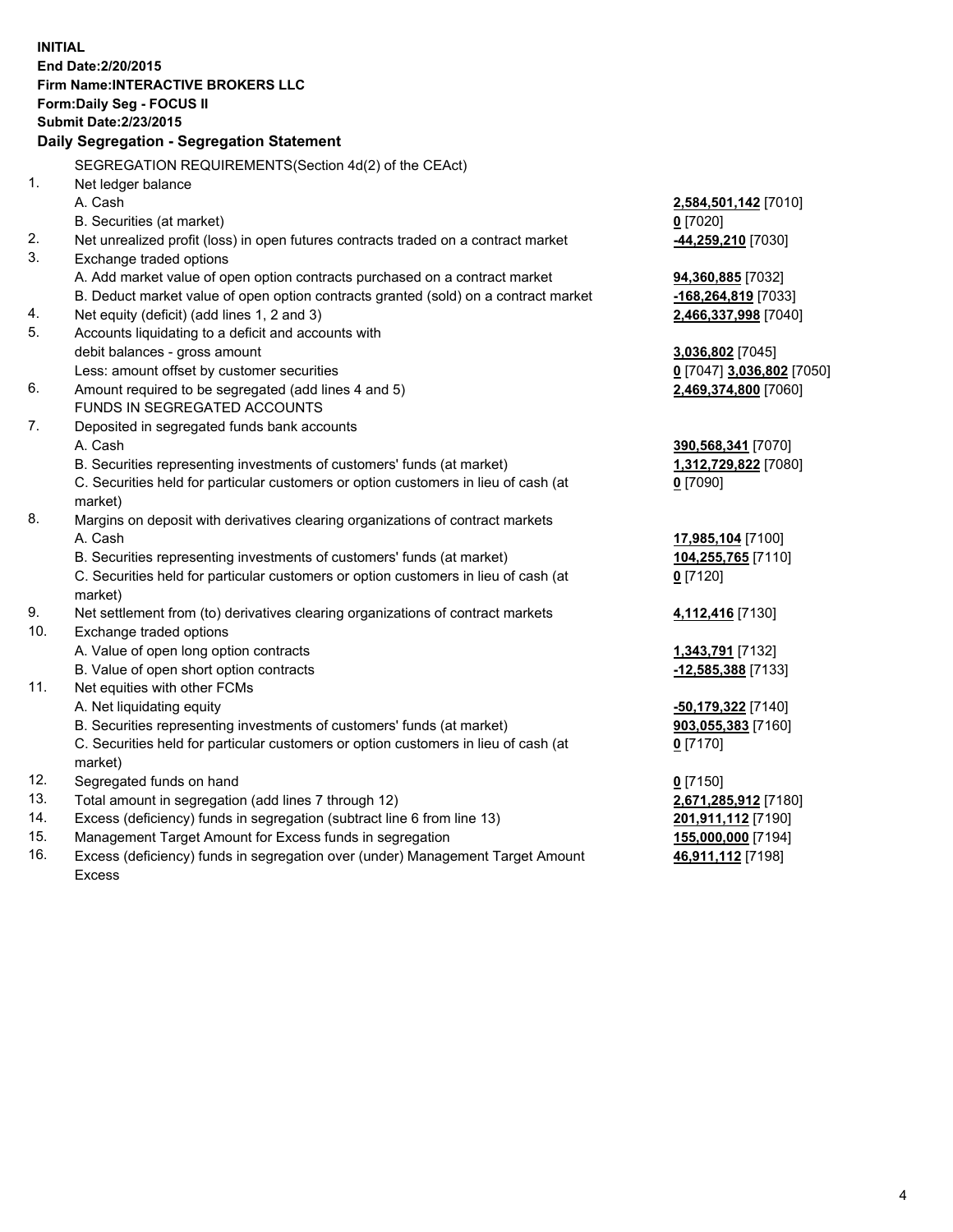## **INITIAL End Date:2/20/2015 Firm Name:INTERACTIVE BROKERS LLC Form:Daily Seg - FOCUS II Submit Date:2/23/2015 Daily Segregation - Supplemental**

| $\blacksquare$           | Total gross margin deficiencies - Segregated Funds Origin                              | 46,191 [9100] |
|--------------------------|----------------------------------------------------------------------------------------|---------------|
| $\blacksquare$           | Total gross margin deficiencies - Secured Funds Origin                                 | 1,160 [9101]  |
| $\blacksquare$           | Total gross margin deficiencies - Cleared Swaps Customer Collateral Funds Origin       | $0$ [9102]    |
| $\blacksquare$           | Total gross margin deficiencies - Noncustomer and Proprietary Accounts Origin          | $0$ [9103]    |
| $\blacksquare$           | Total number of accounts contributing to total gross margin deficiencies - Segregated  | $9$ [9104]    |
|                          | Funds Origin                                                                           |               |
| $\overline{\phantom{a}}$ | Total number of accounts contributing to total gross margin deficiencies - Secured     | 1 [9105]      |
|                          | Funds Origin                                                                           |               |
| -                        | Total number of accounts contributing to the total gross margin deficiencies - Cleared | $0$ [9106]    |
|                          | Swaps Customer Collateral Funds Origin                                                 |               |
| ۰                        | Total number of accounts contributing to the total gross margin deficiencies -         | $0$ [9107]    |
|                          | Noncustomer and Proprietary Accounts Origin                                            |               |
| $\overline{\phantom{a}}$ | Upload a copy of the firm's daily margin report the FCM uses to issue margin calls     |               |
|                          | which corresponds with the reporting date.                                             |               |

02 20 2015 Commodity Margin Deficiency Report.xls